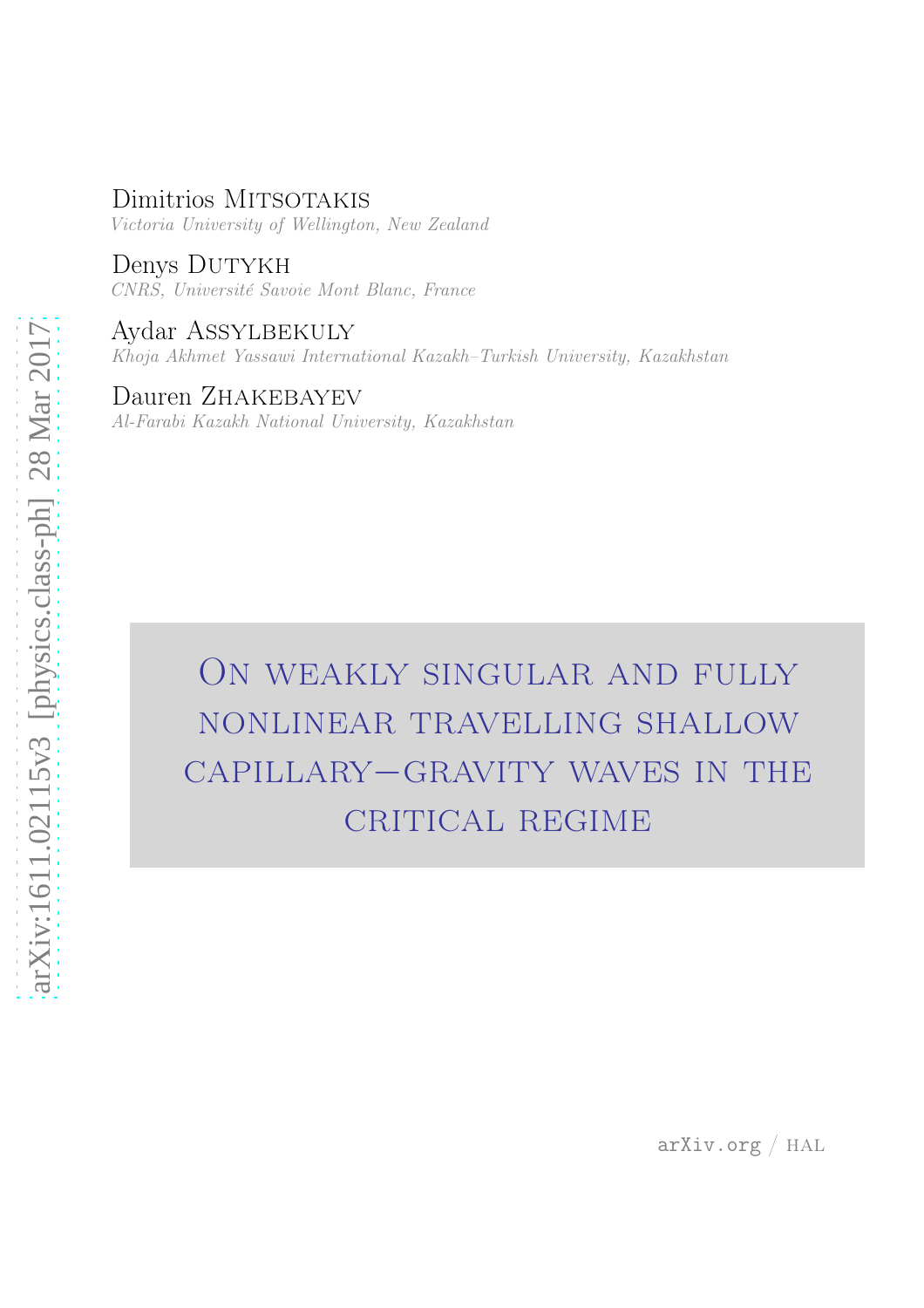LAST MODIFIED: September 13, 2018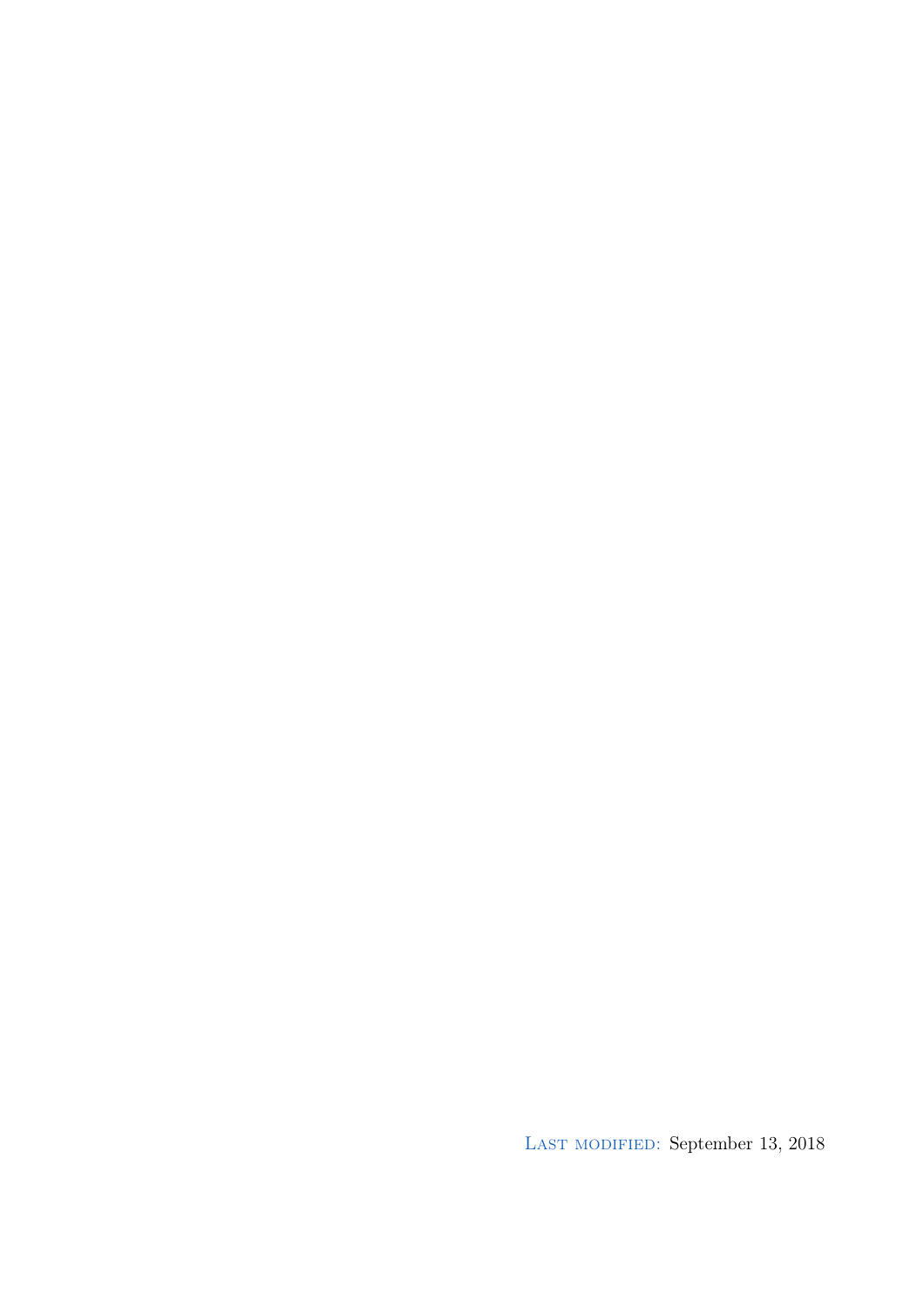### On weakly singular and fully nonlinear travelling shallow capillary–gravity waves in THE CRITICAL REGIME

Dimitrios Mitsotakis, Denys Dutykh<sup>∗</sup> , Aydar Assylbekuly, and Dauren Zhakebayev

Abstract. In this Letter we consider long capillary–gravity waves described by a fully nonlinear weakly dispersive model. First, using the phase space analysis methods we describe all possible types of localized travelling waves. Then, we especially focus on the critical regime, where the surface tension is exactly balanced by the gravity force. We show that our long wave model with a critical Bond number admits stable travelling wave solutions with a singular crest. These solutions are usually referred to in the literature as peakons or peaked solitary waves. They satisfy the usual speed-amplitude relation, which coincides with Scott-Russel's empirical formula for solitary waves, while their decay rate is the same regardless their amplitude. Moreover, they can be of depression or elevation type independent of their speed. The dynamics of these solutions are studied as well.

Key words and phrases: capillary–gravity waves; peakons; nonlinear dispersive waves

MSC: [2010] 76B25 (primary), 76B15, 35Q51, 35C08 (secondary) PACS: [2010] 47.35.Bb (primary), 47.35.Pq, 47.35.Fg (secondary)

Key words and phrases. capillary–gravity waves; peakons; nonlinear dispersive waves.

<sup>∗</sup> Corresponding author.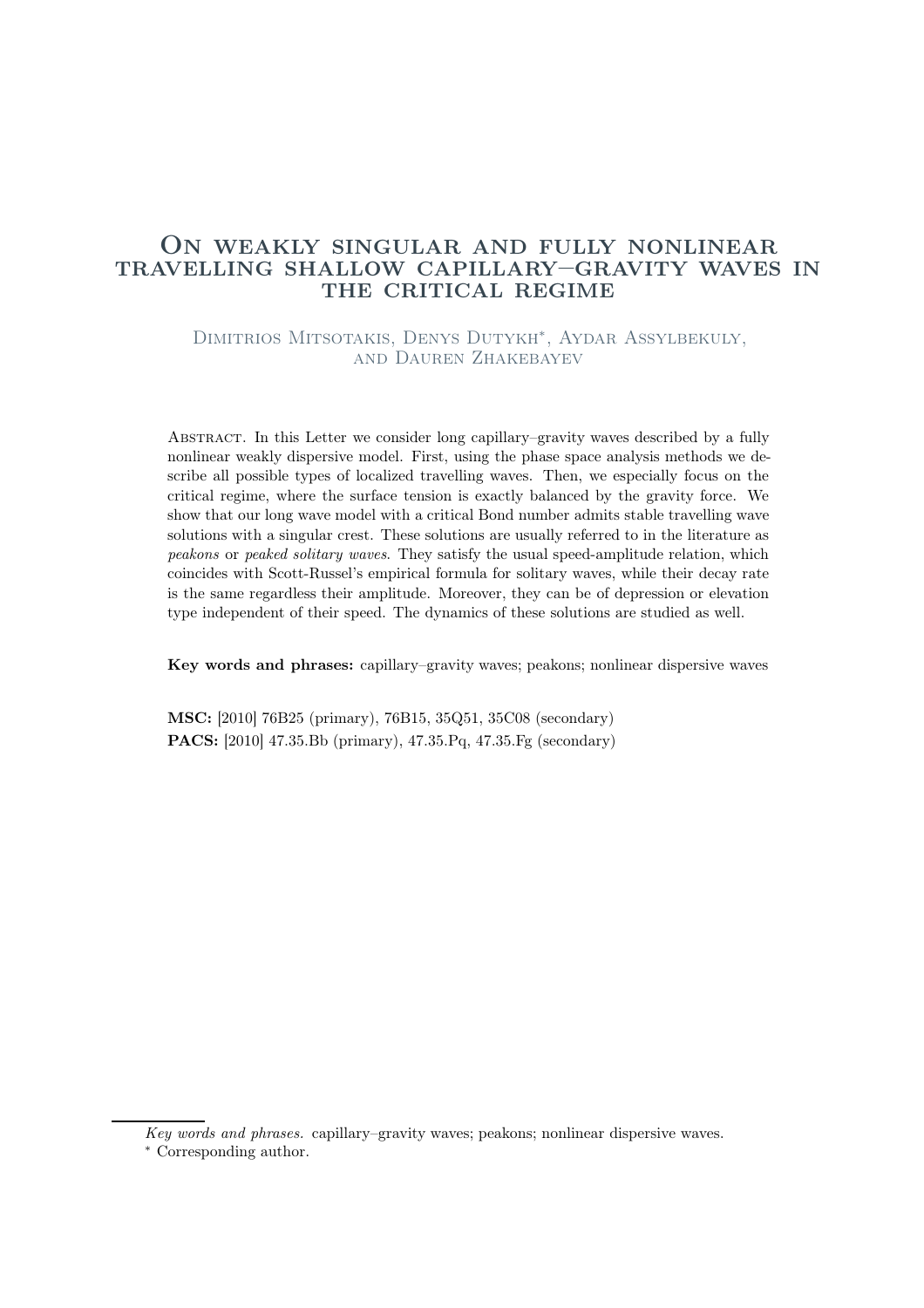### **CONTENTS**

| $\overline{4}$ |  |
|----------------|--|
|                |  |
|                |  |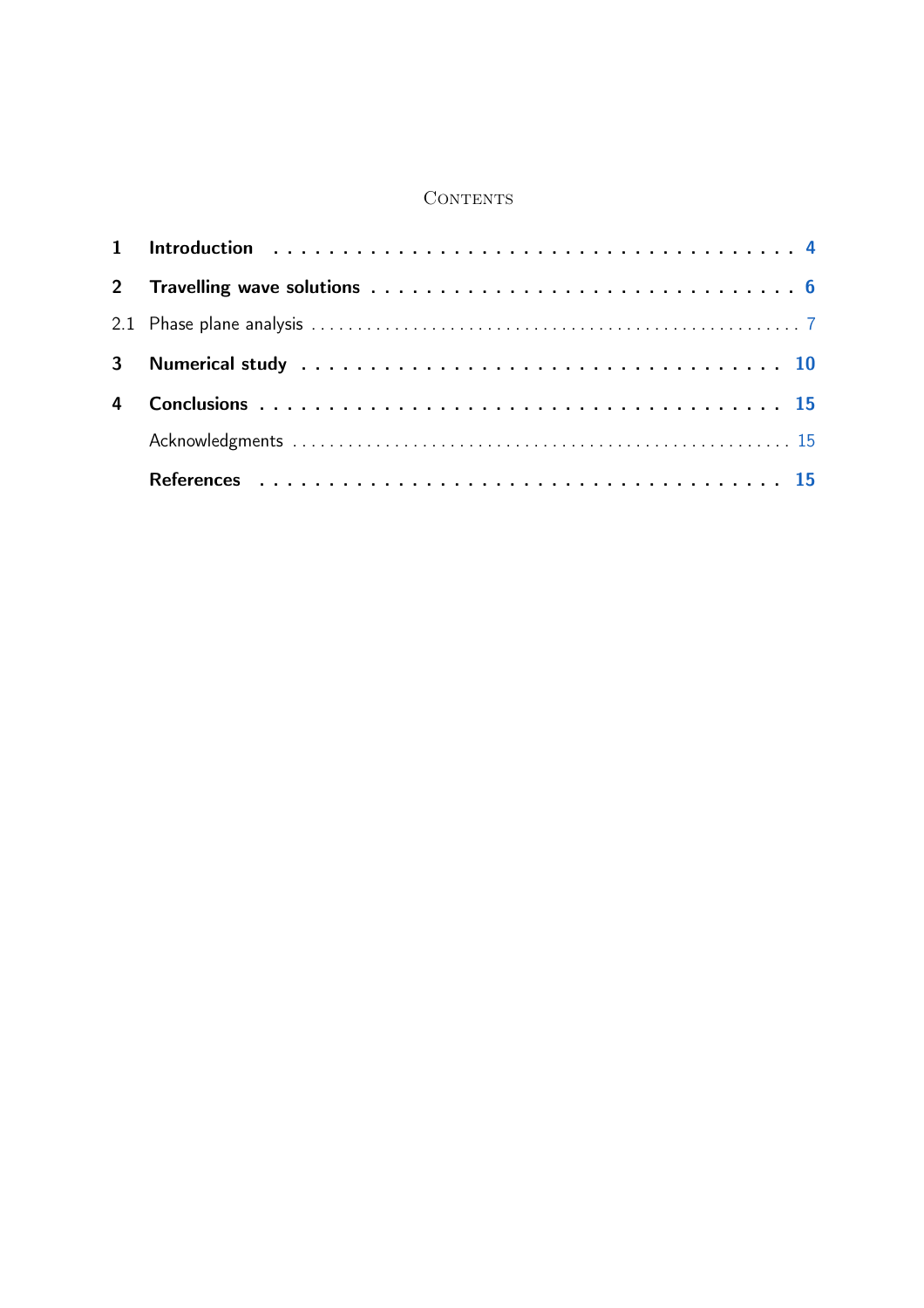## 1. Introduction

<span id="page-4-1"></span><span id="page-4-0"></span>In this Letter we investigate further the problem of hydrodynamic wave propagation over a horizontal impermeable bottom while we focus on a very particular regime of long capillary–gravity waves. Consider a two-dimensional CARTESIAN coordinate system  $Oxy$ where its horizontal axis coincides with the still water level  $y = 0$ . A layer of a perfect incompressible fluid is bounded from below by a flat impermeable bottom  $y = -d$  and from above by the free surface  $y = \eta(x, t)$ . The fluid density is assumed to be constant  $\rho > 0$ . The total water depth is denoted by  $h(x, t) \stackrel{\text{def}}{:=} d + \eta(x, t)$ . Since the bottom is flat (*i.e.*  $d = \text{const}$ ), we can equivalently replace the derivatives of the free surface elevation by the same derivatives of the total water depth, *i.e.*  $\eta_t \equiv h_t$ ,  $\eta_x \equiv h_x$ . We shall use this property below.

In this derivation we follow the main lines of our previous work [\[8](#page-16-1)]. According to the YOUNG–LAPLACE law, the pressure  $p$  jump across the interface is given by the following relation:

$$
\llbracket p \rrbracket = -\sigma \left[ \frac{\eta_x}{\sqrt{1 + \eta_x^2}} \right]_x = -\sigma \frac{\eta_{xx}}{\left( 1 + \eta_x^2 \right)^{3/2}},
$$

where  $\sigma$  represents the surface tension. In this study we apply the small (free surface's) slope approximation to obtain  $\llbracket p \rrbracket \approx -\sigma \eta_{xx}$ . This pressure jump appears in the water wave problem through the CAUCHY–LAGRANGE integral which serves as the dynamic boundary condition. Below we shall return to the surface tension effects by considering their potential energy since it allows to achieve easier our goals.

In order to derive model equations for gravity-capillary surface water waves we have to choose an ansatz to flow's structure and compute the system energy. Usually these model equations can be obtained if the horizontal velocity  $u(x, y, t)$  is approximated by the depthaveraged fluid velocity  $\bar{u}(x, t)$ , and the vertical velocity is chosen to satisfy identically the incompressibility and bottom impermeability:

$$
u(x, y, t) \approx \bar{u}(x, t), \quad v(x, y, t) \approx -(y + d)\bar{u}_x(x, t).
$$

Below we shall omit over bars in the notation since we work only with the depth-averaged velocity.

The various forms of energies for the specific fluid flow are estimated bellow: The kinetic energy  $K$  consists of the hydrostatic and non-hydrostatic corrections:

$$
\mathcal{K} = \int_{t_1}^{t_2} \int_{x_1}^{x_2} \rho \left[ \frac{h u^2}{2} + \frac{h^3 u_x^2}{6} \right] dx dt.
$$

The potential energy consists of the gravity

$$
\mathcal{V}_g = \int_{t_1}^{t_2} \int_{x_1}^{x_2} \frac{\rho g h^2}{2} \, \mathrm{d}x \, \mathrm{d}t \,,
$$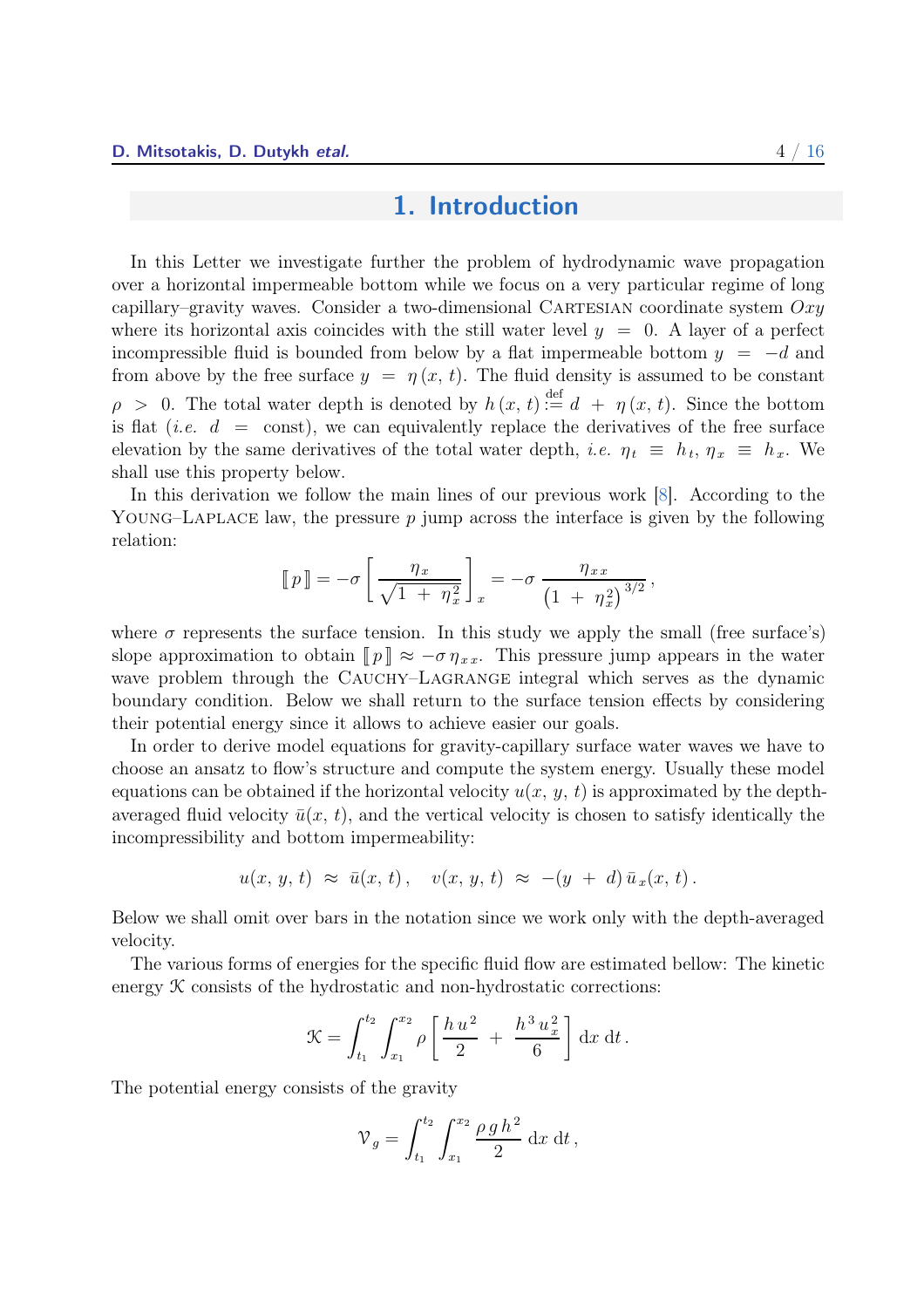<span id="page-5-5"></span>and capillary contributions:

$$
\mathcal{V}_c = \int_{t_1}^{t_2} \int_{x_1}^{x_2} \rho \tau \left[ \sqrt{1 + h_x^2} - 1 \right] dx dt \approx \frac{1}{2} \int_{t_1}^{t_2} \int_{x_1}^{x_2} \rho \tau h_x^2 dx dt,
$$

to which we applied the small slope approximation (and we introduced another physical constant  $\tau := \frac{d}{\rho}$ . For more details on the derivation of energies  $\mathcal{K}$  and  $\mathcal{V}_g$  we refer to [\[8\]](#page-16-1). Now we can assemble the action integral:

$$
\mathscr{S} \stackrel{\text{def}}{:=} \mathfrak{K} - \mathfrak{V}_g - \mathfrak{V}_c + \int_{t_1}^{t_2} \int_{x_1}^{x_2} \rho \left[ h_t + [h u]_x \right] \phi \, dx \, dt,
$$

where we enforced the mass conservation by introducing a LAGRANGE multiplier  $\phi(x, t)$ . By applying the HAMILTON–OSTROGRADSKY variational principle and eliminating the LAGRANGE multiplier  $\phi(x, t)$  from the equations, we arrive at the following system of equations:

$$
h_t + [h u]_x = 0,\t\t(1.1)
$$

$$
u_t + u u_x + g h_x = \frac{1}{3h} \left[ h^3 (u_{xt} + u u_{xx} - u_x^2) \right]_x + \tau h_{xxx}.
$$
 (1.2)

These are the celebrated SERRE–GREEN–NAGHDI (SGN) equations with weak<sup>[∗](#page-5-0)</sup> surface tension effects, [\[10](#page-16-2), [14\]](#page-16-3). The full list of (physical) conservation laws is given below. The mass conservation was already given in equation  $(1.1)$ . The remaining identities are given below:

$$
\left[u - \frac{(h^3 u_x)_x}{3h}\right]_t + \left[\frac{u^2}{2} + gh - \frac{h^2 u_x^2}{2} - \frac{u(h^3 u_x)_x}{3h} - \tau h_{xx}\right]_x = 0, \quad (1.3)
$$

$$
[h\,u]_t + [h\,u^2 + \frac{1}{2}\,g\,h^2 + \frac{1}{3}\,h^2\,\gamma - \tau\,\mathscr{R}]_x = 0\,,\tag{1.4}
$$

<span id="page-5-4"></span><span id="page-5-3"></span><span id="page-5-2"></span><span id="page-5-1"></span>,

where we introduced for the sake of notation compactness two quantities:

$$
\gamma \stackrel{\text{def}}{:=} h \left[ u_x^2 - u_{xt} - u u_{xx} \right]
$$
  

$$
\mathscr{R} \stackrel{\text{def}}{:=} h h_{xx} - \frac{1}{2} h_x^2.
$$

The quantity  $\gamma$  has a physical sense of the vertical acceleration of fluid particles computed at the free surface. Some of the conservation laws shall be used below to study travelling waves to the SGN system  $(1.1)$ - $(1.2)$ .

The conservation of energy can be written in the form:

$$
\mathcal{H}_t + \mathcal{Q}_x = 0, \qquad (1.5)
$$

where

$$
\mathcal{H} \stackrel{\text{def}}{:=} \frac{hu^2}{2} + \frac{h^3 u_x^2}{6} + \frac{gh^2}{2} + \frac{\tau}{2} h_x^2,
$$
  

$$
\mathcal{Q} \stackrel{\text{def}}{:=} \left(\frac{u^2}{2} + \frac{h^2 u_x^2}{6} + gh + \frac{h\gamma}{3} - \tau h_{xx}\right)hu + \tau h_x(hu)_x,
$$

with  $\mathscr H$  the approximation of the total energy and  $\mathscr Q$  the energy flux.

<span id="page-5-0"></span><sup>∗</sup>The word 'weak' comes from the fact that we applied small slope approximation.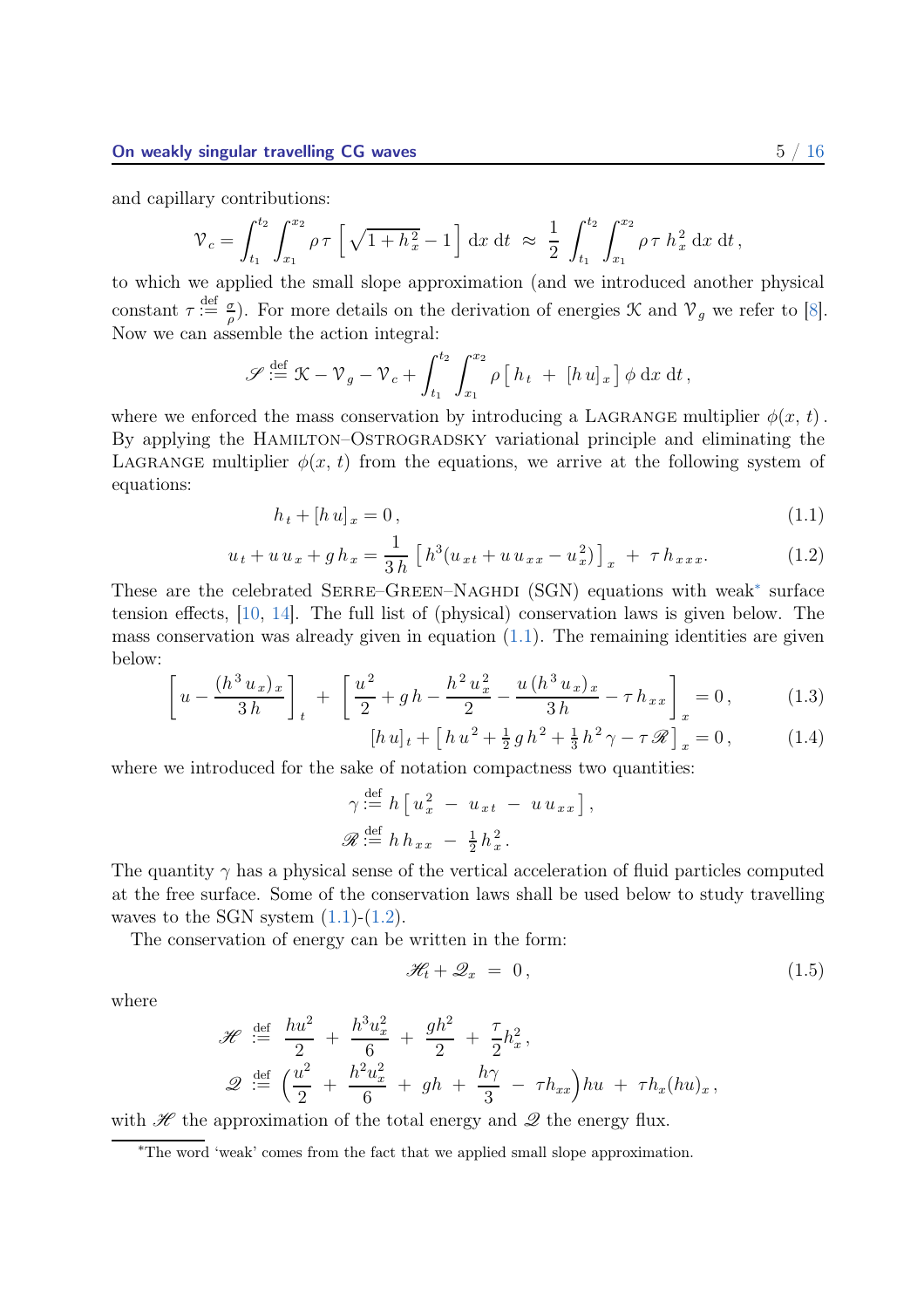<span id="page-6-0"></span>The nature of the solutions of the SGN system depend on the parameter  $\tau$  and they have been studied for the values of  $\tau \neq 1/3$ . It is know that for  $\tau < 1/3$  the system admits classical solitary waves of elevation while for  $\tau > 1/3$  there are only solitary waves of depression. In the rest of the paper we study in detail the traveling wave solutions of the SGN equation with special emphasis in the critical case  $\tau = 1/3$ .

# 2. Travelling wave solutions

In this Section we focus on a special class of solutions — the so-called travelling waves. The main simplifying circumstance is that the flow becomes steady in the frame of reference moving with the wave. Thus, it allows to analyze Ordinary Differential Equations (ODEs) instead of working with Partial Differential Equations (PDEs). We substitute the following solution ansatz into all equations:

$$
u(x, t) = u(\xi), \quad h(x, t) = h(\xi), \quad \xi \stackrel{\text{def}}{:=} x - ct,
$$

where  $c > 0$  is the wave speed<sup>\*</sup>. Moreover, we focus on localized solutions of this type the so-called solitary waves. They satisfy the following boundary conditions:

$$
h^{(n)}(\xi) \to 0, \qquad u^{(n)}(\xi) \to 0, \quad \text{as} \quad \xi \to \infty,
$$

 $n = 1, 2, \ldots$  For the total depth and horizontal velocity profiles (*i.e.*  $n = 0$ ) we have the following boundary conditions:

$$
h(\xi) \to d
$$
,  $u(\xi) \to -c$ , as  $\xi \to \infty$ .

The mass conservation equation [\(1.1\)](#page-5-1) readily yields a relation between u and h:

<span id="page-6-2"></span>
$$
u(\xi) = -\frac{cd}{h(\xi)}.\tag{2.1}
$$

By substituting these relations into the conservation laws  $(1.3)$ ,  $(1.4)$  and taking a linear combination of these two equations leads to the following *implicit* ODE  $\mathcal{E}(h', h) = 0$  for the total water depth:

$$
\mathcal{E}(h',h) \stackrel{\text{def}}{:=} \frac{\mathsf{Fr}\,(h')^2}{3} - \mathsf{Bo}\,(h')^2 \,\frac{h}{d} - \mathsf{Fr} + \frac{(2\,\mathsf{Fr}\,+\,1)\,h}{d} - \frac{(\mathsf{Fr}\,+\,2)\,h^2}{d^2} + \frac{h^3}{d^3} = 0\,,\tag{2.2}
$$

where we introduced two dimensionless numbers:

 $\mathsf{Fr} \stackrel{\text{def}}{:=} \frac{e^2}{gd}$ : the FROUDE (also known as Eötvös) number Bo  $\stackrel{\text{def}}{:=}\frac{\tau}{gd^2}\equiv\frac{\sigma}{\rho gd^2}$ : the BOND number.

<span id="page-6-1"></span><sup>∗</sup> In other words, we consider waves moving in the rightward direction, without loosing generality.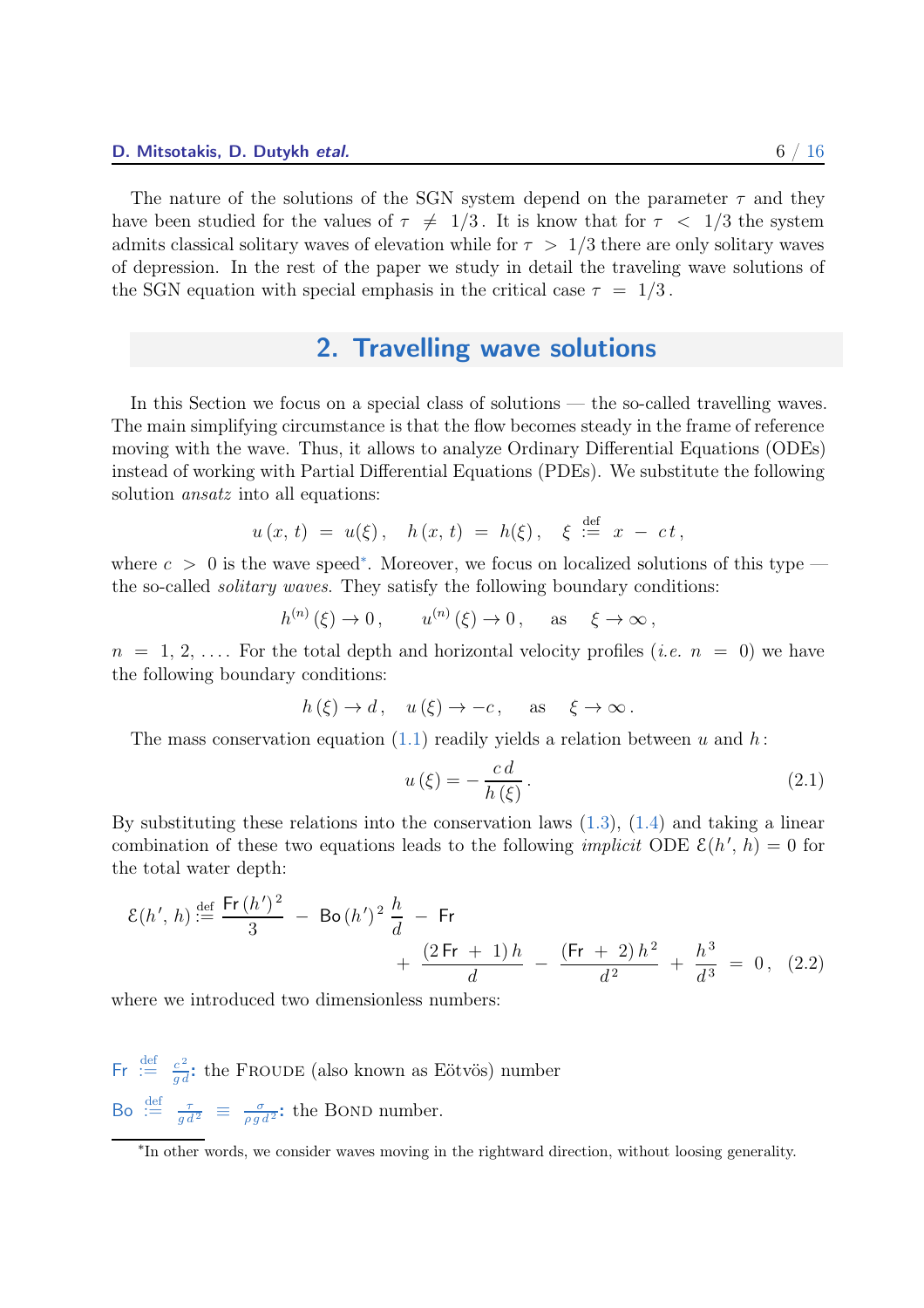<span id="page-7-3"></span>The details on the derivation of the master equation [\(2.2\)](#page-6-2) with the full surface tension term can be found in [\[7\]](#page-16-4). Let us compute the partial derivatives of the function  $\mathcal{E}(h', h)$ :

$$
\begin{aligned} \frac{\partial \mathcal{E}}{\partial h} &= \ -\frac{\text{Bo}\left(h'\right)^2}{d} + \frac{2\,\text{Fr} + 1}{d} - \frac{2\left(\text{Fr} + 2\right)h}{d^2} + \frac{3\,h^3}{d^3}, \\ \frac{\partial \mathcal{E}}{\partial h'} &= \ \frac{2\,\text{Fr}\,h'}{3} - 2\,\text{Bo}\,h'\,\frac{h}{d} \,. \end{aligned}
$$

In particular, one can see that the derivative  $\frac{\partial \mathcal{E}}{\partial h'}$  may vanish. It implies that singularities may exist [\[3\]](#page-15-2). Equation  $(2.2)$  can be seen as an algebraic relation between two variables h and h' which defines implicitly an algebraic curve in the phase plane  $(h, h')$ . A solitary wave necessarily 'lives' on this algebraic variety. Namely, it has to be a homoclinic orbit departing and returning to the point  $(d, 0)$  by respecting the orientation of branches (*i.e.* h is obviously increasing where  $h' > 0$  and vice versa). For the case of full surface tension all possible topologies of these curves were analyzed in [\[7\]](#page-16-4). Here we repeat some parts of this analysis for the weak case. Just by looking at equation  $(2.2)$  we can infer several properties of solitary waves to the SGN equations:

- Solitary waves are symmetric with respect to the crest
- For solitary waves with a smooth crest the following speed-amplitude relation holds:

<span id="page-7-1"></span>
$$
\mathsf{Fr} = 1 + \frac{a}{d},\tag{2.3}
$$

where a is the wave amplitude, *i.e.*  $h(0) = a + d$ 

• By performing McCowan's analysis [\[16](#page-16-5)] we obtain the following 'dispersion relation' for solitary waves:

<span id="page-7-2"></span>
$$
\mathsf{Fr} = \frac{3\left(1 - \mathsf{Bo}\left(\kappa d\right)^2\right)}{3 - \left(\kappa d\right)^2},\tag{2.4}
$$

where  $\kappa$  is the solitary wave decay rate, *i.e.*  $h(\xi) \sim d + a e^{-\kappa \xi}$ .

<span id="page-7-0"></span>We would like to comment on the last point. If  $\text{Bo} \equiv 1/3$  (the critical case) then we have necessarily that  $Fr = 1$  or  $\kappa d = \sqrt{3}$ . Moreover, the critical case is necessarily non-dispersive.

#### 2.1. Phase plane analysis

For fixed (meaningful) values of parameters Fr and Bo we can construct (and plot) the corresponding phase plane diagram using, for example, algcurves package from Maple, which offers tools for studying one-dimensional algebraic curves defined by multi-variate polynomials. This package detects all the branches and, thus, the results are certified. Travelling wave solutions (both solitary and periodic) to several two-component systems (including two-component CAMASSA–HOLM and modified GREEN–NAGHDI equations) were completely classified in [\[12](#page-16-6)] using similar phase plane considerations.

Consider various characteristic values of parameters sampled from the configuration plane (Fr, Bo). The case when Bo  $\lt \frac{1}{3}$  $\frac{1}{3}$  and Fr > 1 is depicted in Figure [1.](#page-8-0) It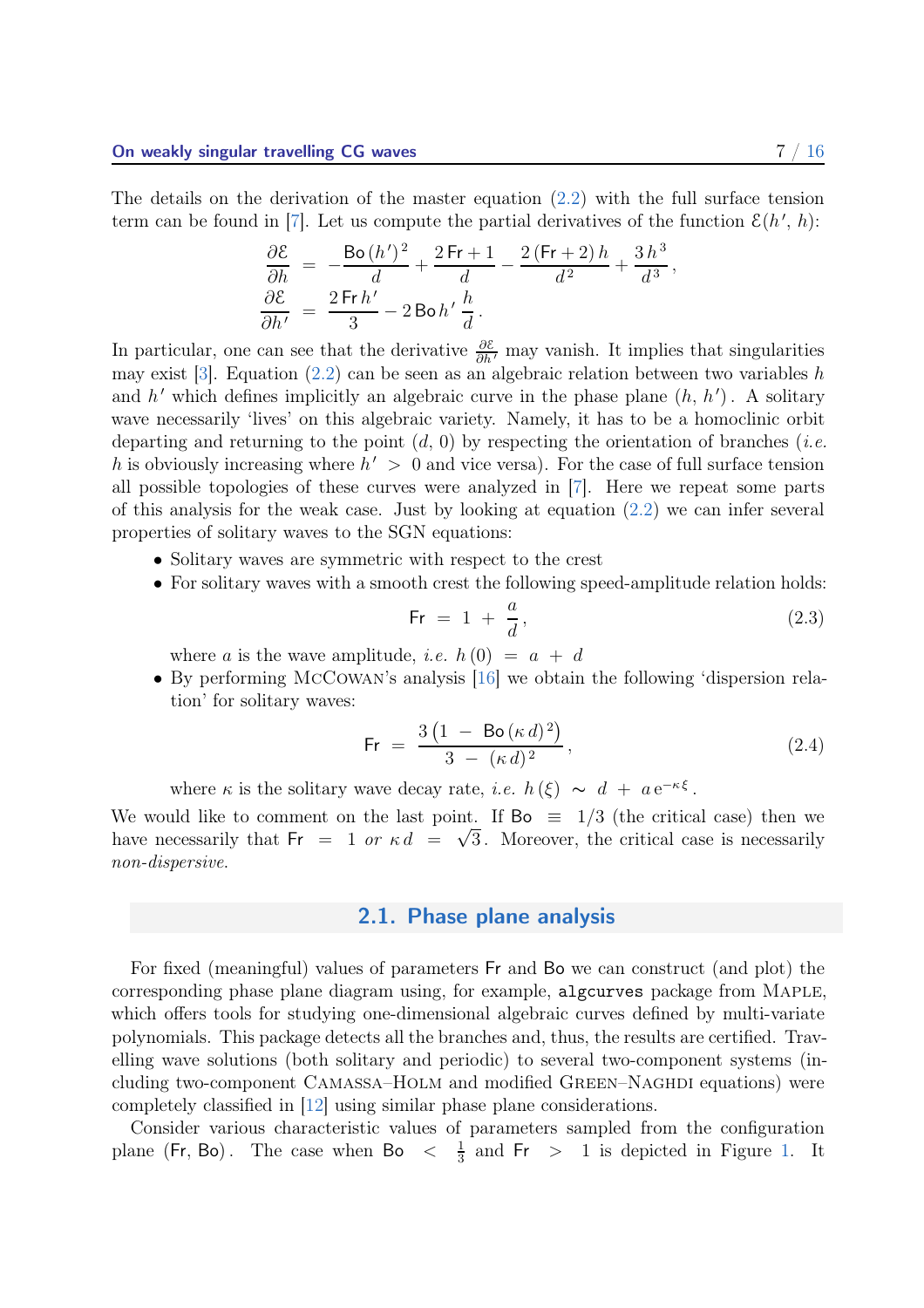<span id="page-8-0"></span>

Figure 1. Sub-critical case: the algebraic variety (a) and a zoom on the solitary wave (b) for parameters  $Fr = 1.5 > 1$  and  $Bo = 0.2 < \frac{1}{3}$ . On this and all other phase plane diagrams  $k \equiv h'$ .

<span id="page-8-1"></span>

Figure 2. Super-critical case: the algebraic variety (a) and a zoom on the solitary wave (b) for parameters  $Fr = 0.6 < 1$  and  $Bo = 0.5 > \frac{1}{3}$  $\frac{1}{3}$ .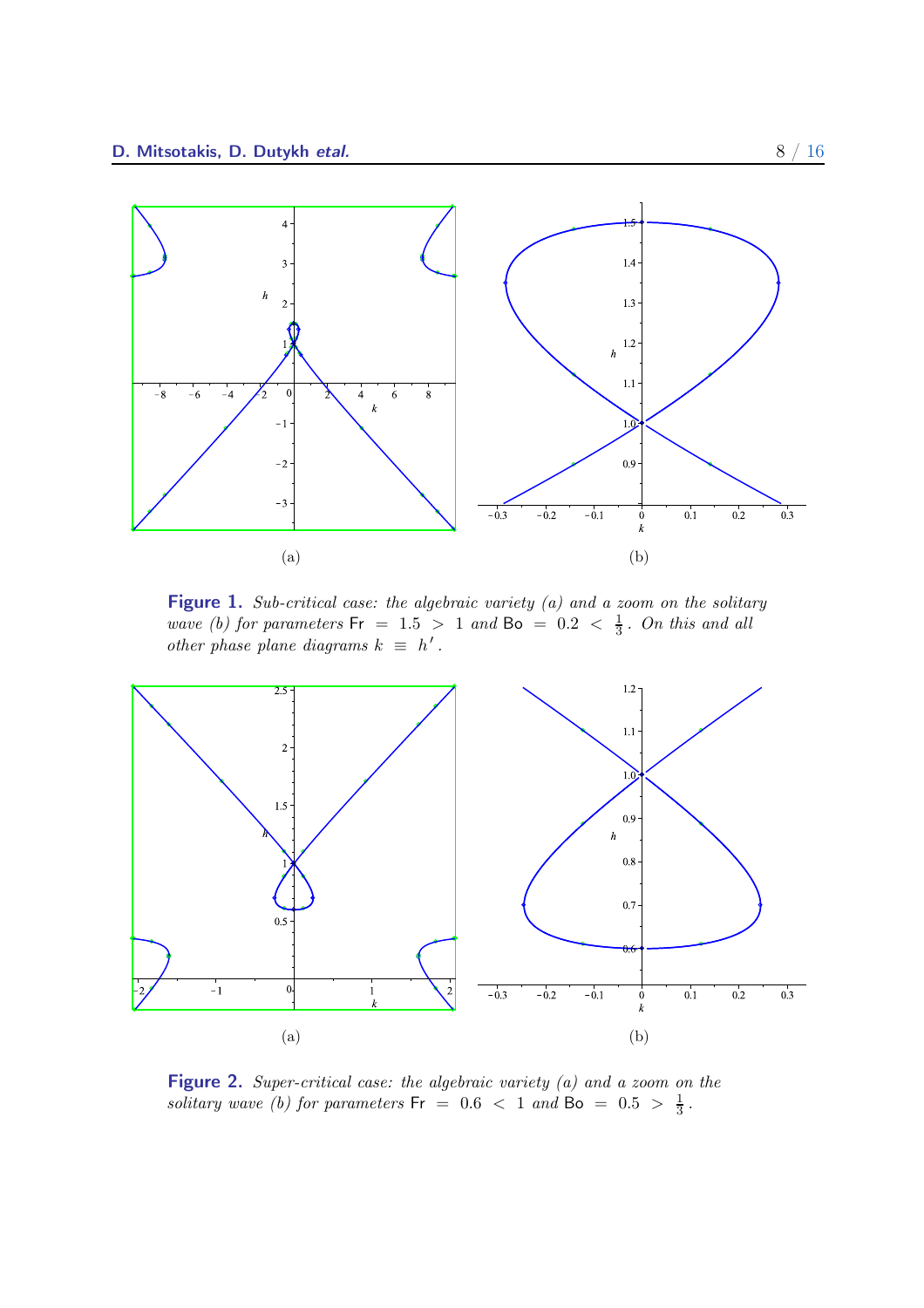<span id="page-9-0"></span>

**Figure 3.** Non-existence of solitary waves: (a)  $Fr = 0.5 < 1$  and Bo =  $0.25 < \frac{1}{3}$ ; (b) Fr = 1.3 > 1 and Bo =  $0.5 > \frac{1}{3}$ .

<span id="page-9-1"></span>

**Figure 4.** Peakons in the critical case Bo =  $\frac{1}{3}$  $\frac{1}{3}$ : (a) Fr = 0.86 < 1; (b)  $Fr = 1.16 > 1$ . Arrows show the direction of motion along the branches and the dashed arrow represents a jump.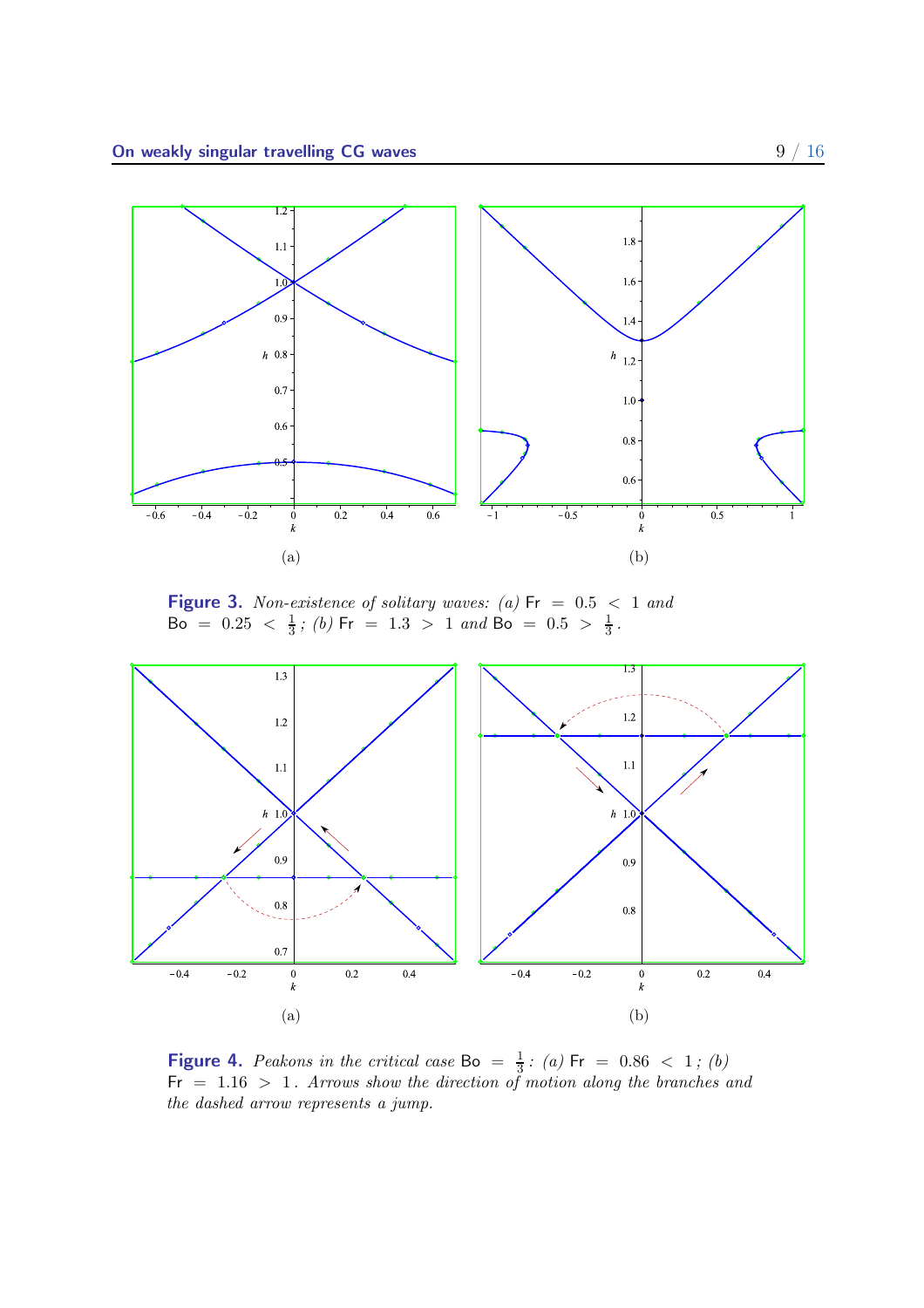<span id="page-10-3"></span><span id="page-10-1"></span>

**Figure 5.** Peakons' profiles for Froude numbers  $Fr = 1.3, 1.5, 2.0$  and 2.5.

corresponds to classical solitary waves of elevation and we call it a sub-critical case (since Bo is below the critical value). If Bo  $\frac{1}{3}$  $\frac{1}{3}$  and Fr < 1 we have solitary waves of depression whose phase plane diagram is shown in Figure [2.](#page-8-1) This case is referred to as the super-critical case. On the other hand, if  $\text{Bo} < \frac{1}{3}$  $\frac{1}{3}$  and Fr < 1 or Bo >  $\frac{1}{3}$  $\frac{1}{3}$  and Fr > 1 no solitary waves exist as it can be clearly seen on corresponding phase plane diagrams shown in Figure [3.](#page-9-0) However, the most intriguing situation is the critical case Bo =  $\frac{1}{3}$  $\frac{1}{3}$ . The corresponding phase plane diagrams are depicted in Figure [4.](#page-9-1) These curves represent a new type of weakly singular solutions — the so-called peakons [\[4](#page-15-3), [15\]](#page-16-7). The loop has to be discontinuous since there is a jump in the derivative at the wave crest. These jumps are indicated in Figure [4](#page-9-1) with dashed arrows. The jump is possible since the derivative  $\frac{\partial \mathcal{E}}{\partial h'}$  = 0 vanishes at the crest for Bo =  $\frac{1}{3}$  $\frac{1}{3}$  and since there  $Fr = 1 + a/d$ . The phase plane of a peakon of depression is depicted in the left panel  $4(a)$  $4(a)$  and a peakon of elevation in  $4(b)$  $4(b)$ . The peakons to SGN equations will be studied below using the means of the direct numerical simulation.

<span id="page-10-0"></span>Figure [5](#page-10-1) shows the profiles of various peakons of elevation (since the analogous peakons of depression are the same but reflected about  $\eta = 0$  for different phase speeds. It can be observed that the decay rate of the pulses is the same.

## 3. Numerical study

It is possible to derive analytically the free surface elevation corresponding to peakons discovered above using phase plane methods:

<span id="page-10-2"></span>
$$
\eta_p(x, t) = a e^{-\sqrt{3}|\xi|/d}, \qquad u_p(x, t) = \frac{c \eta_p(\xi)}{1 + \eta_p(\xi)}, \qquad \xi = x - ct, \tag{3.1}
$$

where  $c = \sqrt{1 + a/d}$  is defined in [\(2.3\)](#page-7-1) and in this derivation we used the results of the dispersion relation analysis for solitary waves [\(2.4\)](#page-7-2). We notice that the wave amplitude  $a > -d$  is a real free parameter and it is not necessarily positive. In agreement with the phase plane analysis, the peakons of depression are described by the same analytical expression with  $-d < a < 0$  and the corresponding FROUDE number will be sub-critical, *i.e.* Fr  $\leq 1$ . We would like to underline that peakons are known to appear in various dispersionless limits [\[9](#page-16-8)].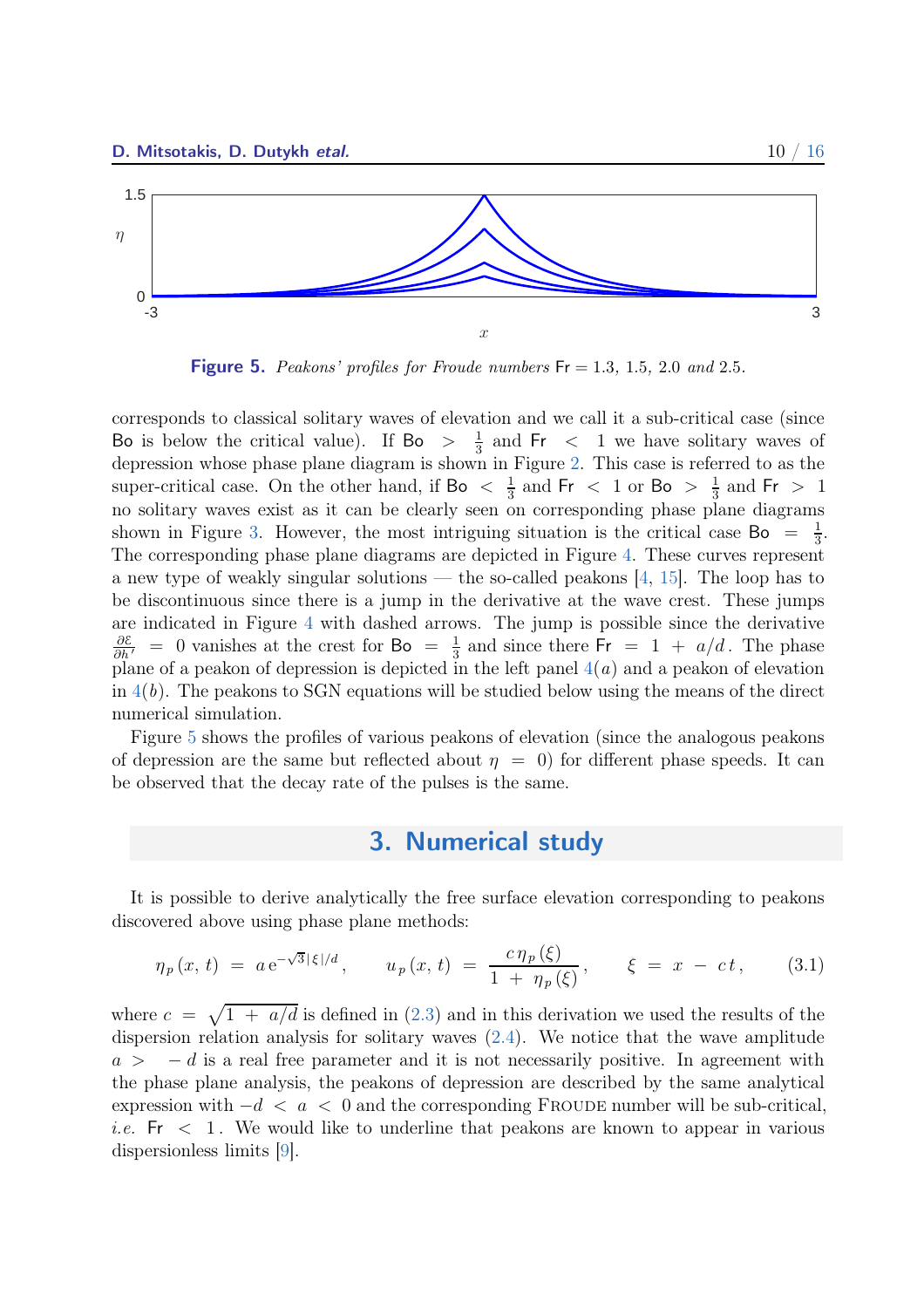<span id="page-11-1"></span><span id="page-11-0"></span>

Figure 6. Emergence of a peakon from a smooth initial condition.

In order to solve numerically the SGN equations  $(1.1)$ ,  $(1.2)$  we use the standard GALERKIN / Finite Element method with smooth cubic splines for the spatial discretization (of fourth order of accuracy) combined with the classical four stage, fourth order, explicit Runge– KUTTA method for the time stepping  $\vert 2, 17 \vert$  $\vert 2, 17 \vert$  $\vert 2, 17 \vert$ . The boundary conditions are periodic in the simulations below. However, we took the domains sufficiently large in order to avoid interactions with the boundaries when possible. We mention also that the method degenerates to the first order of accuracy at the singular crest.

The first numerical experiment will consist in starting with a smooth initial condition in the critical case  $Bo = 1/3$ 

$$
h(x, 0) = 1 + \frac{1}{2} e^{-\frac{1}{2}x^2}
$$
,  $u(x, 0) = 0$ ,  $x \in [-200, 200]$ .

The evolution of this initial condition is shown in Figure [6.](#page-11-0) One can see that a peakon emerges under the SGN dynamics in the critical regime. In order to support this claim, the lower panel of Figure [6](#page-11-0) shows a magnification of the free surface with a peakon given by the analytical formula [\(3.1\)](#page-10-2) superimposed on the numerical peakon. The amplitude of the emerged peakon is  $a/d \approx 0.3058$ . The spatial mesh used in this computation is  $\Delta x = 0.02$  and the time step was taken to be  $\Delta t = 0.002$ . It is noted that these numerically generated waves from the evolution of a smooth initial condition belong into the finite element space and they propagate without shedding any spurious oscillations and they remain smooth approximations of the exact peakons. If we start with a different initial condition, the generated peakon will have a different amplitude. For instance, if the initial displaced mass is negative (*i.e.* we start with a trough rather than a bump), we shall have a peakon of depression. Moreover, if the computations are continued for sufficiently long time and the initial displaced mass is sufficiently large, we can see the emergence of a finite number of peakons. Thus, in some sense the dynamics of SGN equations are similar to the KORTEWEG–DE VRIES (KdV) equation where smooth solitary waves (of elevation) emerge [\[13\]](#page-16-10) and also similar to the Camassa–Holm (CH) equation where peakons emerge,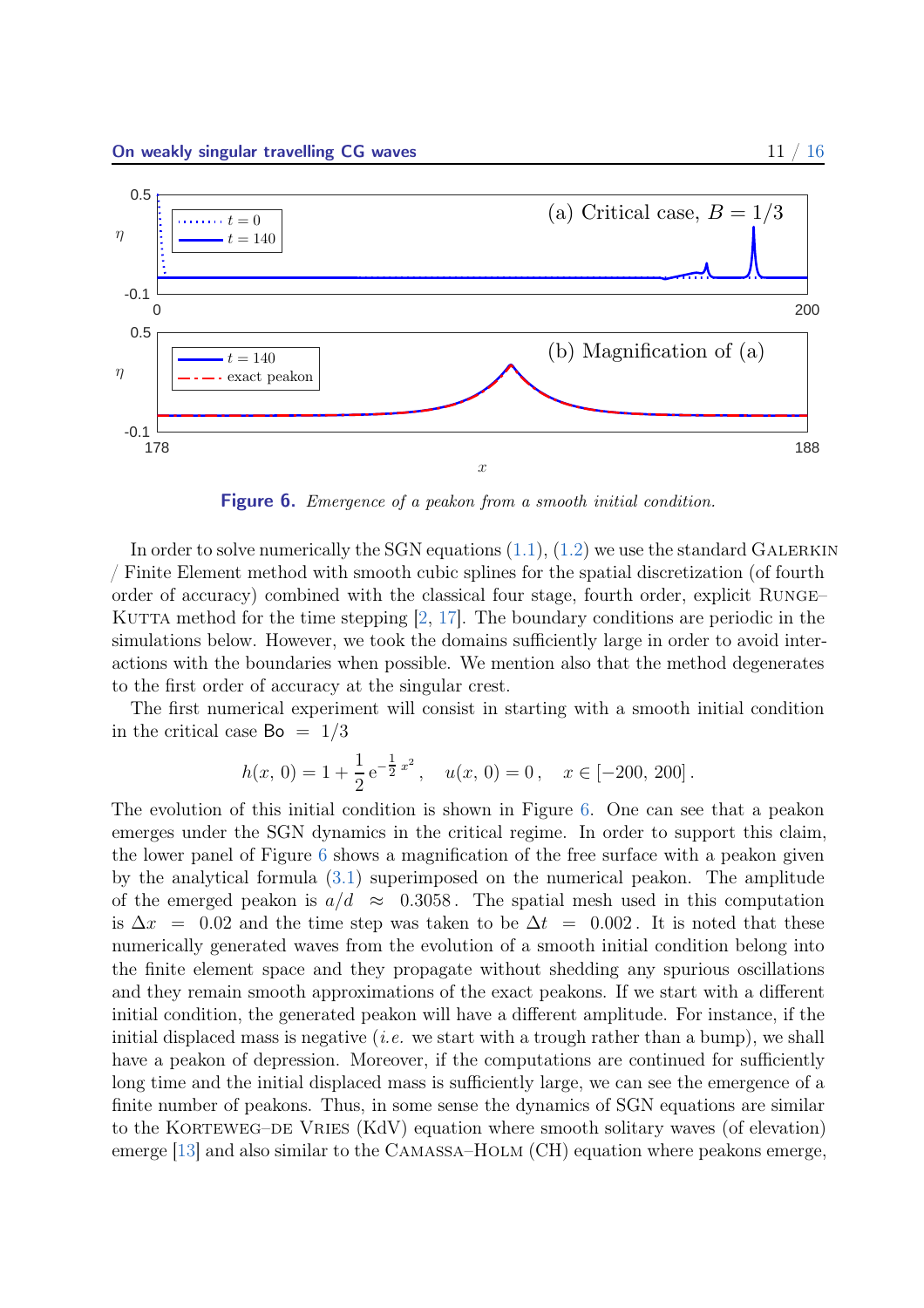<span id="page-12-1"></span><span id="page-12-0"></span>

**Figure 7.** A head-on collision of two peakons of elevation  $(a/d = 0.4)$  and depression  $(a/d = -0.2)$ .

[\[5](#page-16-11)]. However, there are important differences in the behaviour of the SGN, KdV and CH equations. The former in the critical case supports travelling waves of elevation and depression at the same time. The latter models are integrable. It is not the case of the SGN equations. For this reason we performed additional numerical experiments of head-on (see Figure [7\)](#page-12-0) and overtaking (see Figure [8\)](#page-13-0) collisions. We considered peakons of different polarities and very fine meshes ( $\Delta x = 0.004$ ,  $\Delta t = 0.0004$ ) to simulate this process very accurately. In particular, one can see that these collisions are inelastic, which indicates the non-integrability of SGN equations [\[1\]](#page-15-5). It is noted that the head-on collision results to a new peakon of depression propagating with larger phase speed than the initial one and a new peakon of elevation propagating with smaller phase speed. The small amplitude tails generated by the peakon of depression propagate faster than the peakon itself contrary to the small amplitude tails generated by the peakon of elevation. The overtaking collision is more effective to the small amplitude peakon, which is actually resolved into several waves including peakons of elevation and depression. The large amplitude peakon that emerges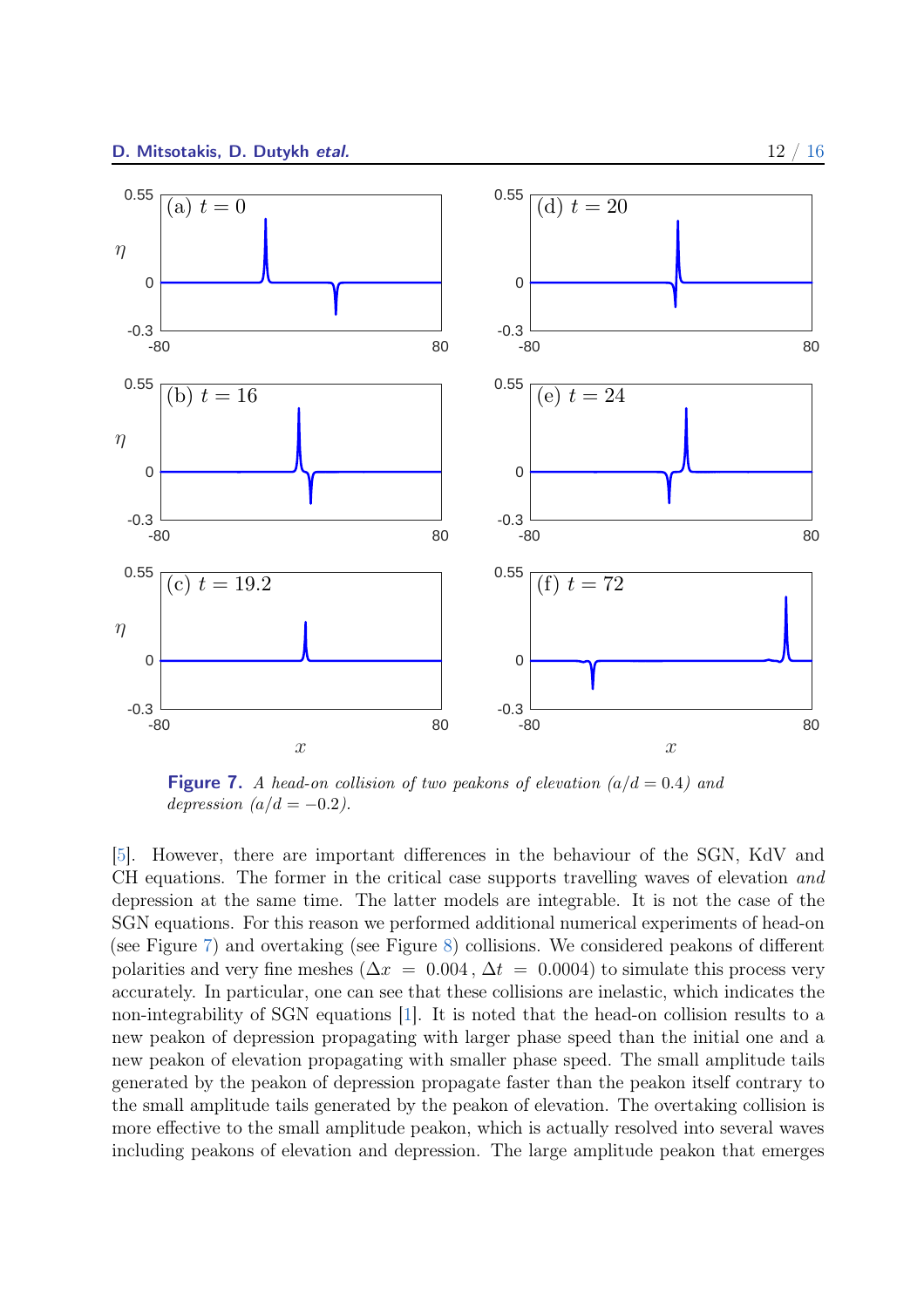<span id="page-13-1"></span><span id="page-13-0"></span>

**Figure 8.** An overtaking collision of two peakons of elevation  $(a/d = 0.4)$  and depression  $(a/d = -0.2)$ .

after the interaction is very similar to the initial one and remained stable. It is worth to mention that the trailing tails resulting from the interactions of peakons can in principle evolve into secondary peakons have the shape of a N−shaped wavelets rather than the usual form of a trailing dispersive tail. These wavelets could in principle evolve into secondary peakons, if we allowed the simulations to continue for larger times. Similar results were observed when we considered overtaking interactions between peakons of elevation. The overtaking collision though resulted in peakons of elevation of very similar amplitude with the initial pulses in addition to small amplitude trailing tails.

In order to shed some light onto peakon stability properties, we considered also another numerical experiment inspired by a previous study [\[11](#page-16-12)], where we take an exact peakon  $(\eta_p(x, 0), u_p(x, 0))$  of amplitude a (in our simulations we take  $a = \pm \frac{1}{2}$  $(\frac{1}{2})$  given by formula  $(3.1)$ . Then, the free surface elevation is perturbed by the amount of  $10\%$ , while the initial velocity is kept the same:

$$
h_0(x) = 1 + 1.1 \times \eta_p(x, 0), \qquad u_0(x) = u_p(x, 0).
$$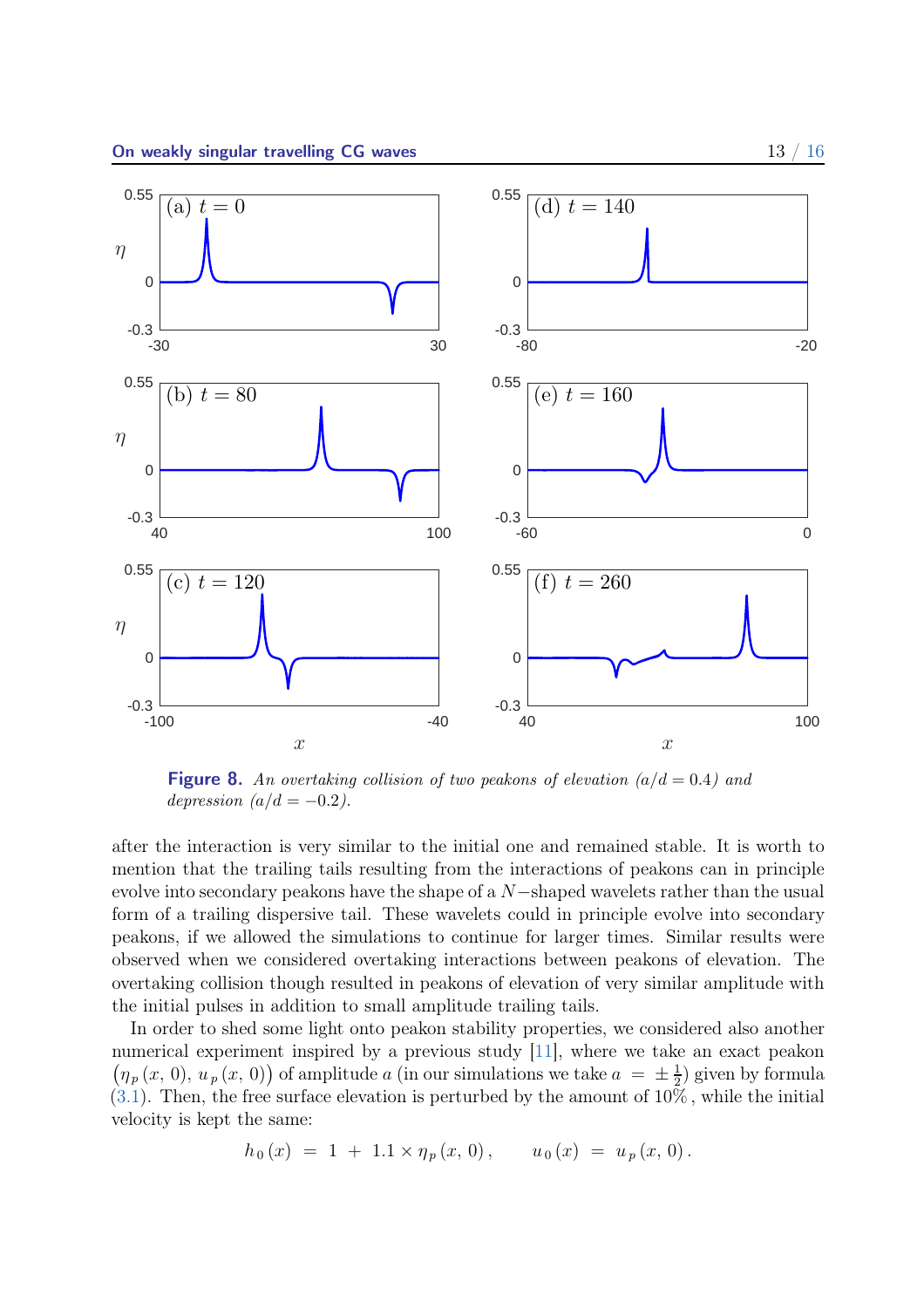<span id="page-14-0"></span>

**Figure 9.** Evolution of a perturbed peakon under SGN equations dynamics: (a) perturbed peakon of elevation with initial amplitude  $a = 0.5$ ; (b) perturbed peakon of depression with  $a = -0.5$ . The initial condition is shown with black dotted lines and the final state with blue solid lines.

The initial conditions for the free surface elevation are depicted in Figure [9](#page-14-0) with black dotted lines. We computed the evolution of these initial conditions under the SGN dynamics up to  $t = 56$ . The final states of the free surface elevation are shown in Figure [9](#page-14-0) with the blue solid lines. One can see the initial peakons with slightly perturbed amplitudes  $(\tilde{a}_1^- \approx -0.4804 \text{ and } \tilde{a}_1^+ \approx 0.5258 \text{ instead of } a = \pm 0.5 \text{ correspondingly}).$ However, one can notice also secondary peakons of amplitudes  $\tilde{a}_2^+ \approx 1.23 \times 10^{-2}$  and  $\tilde{a}_2^-\approx -3.47 \times 10^{-2}$ . If we allow more time for the propagation, other coherent structures of smaller amplitude might appear. This computation shows that perturbed peakons inevitably evolve into nearby peakons as well, indicating that peakons to SGN equations are orbitally attractive.

It is noted that we considered the  $L^2$  projection of the exact peakons onto the finite element space as numerical initial conditions. Numerically approximated initial peakon shed a negligible artifact which is analogous to the accuracy of the numerical method and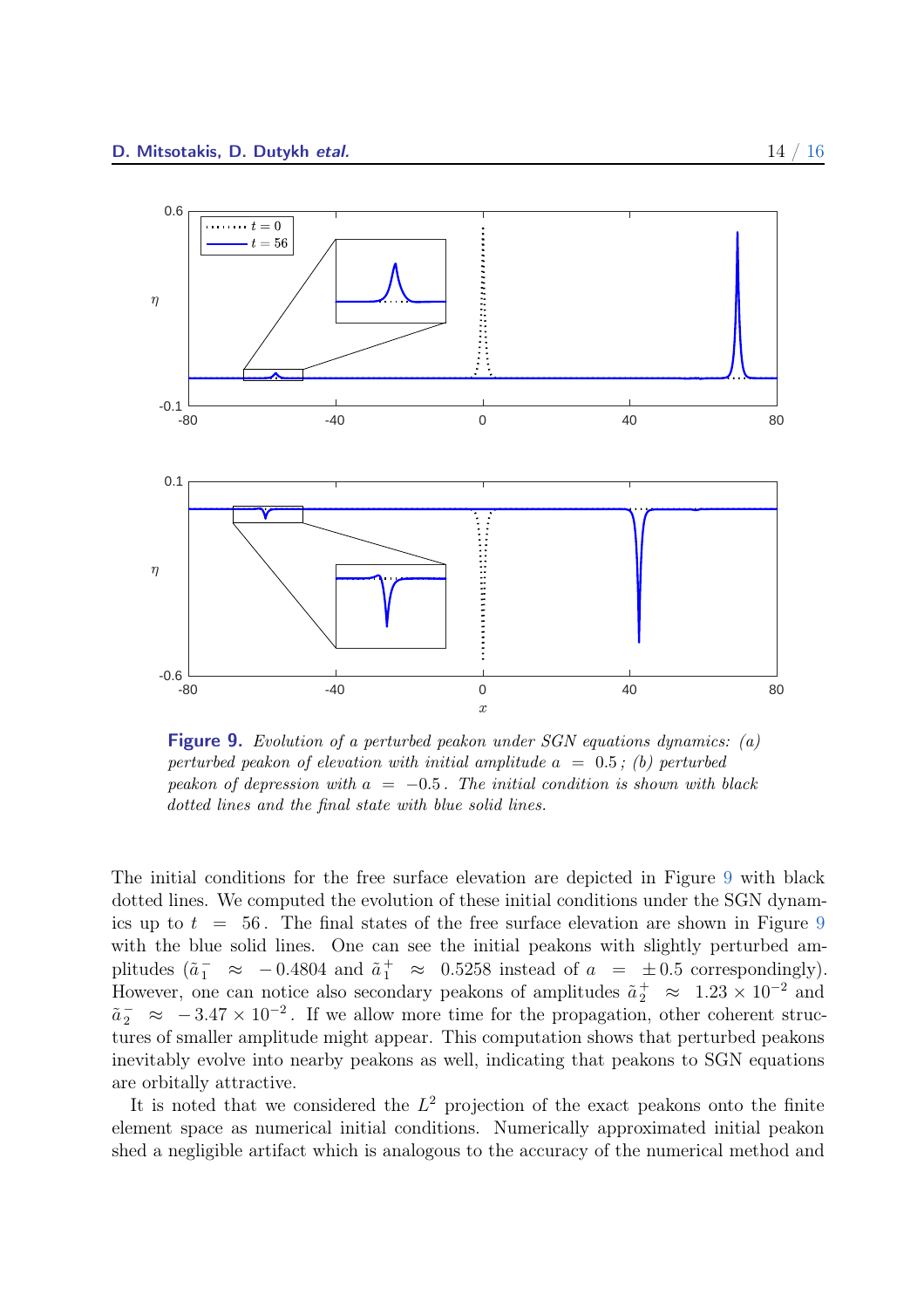<span id="page-15-6"></span><span id="page-15-0"></span>does not affect the numerical results. Since these artifacts do not propagate they can be easily cleaned from the rest of the solution using the cleaning technique described in [\[11\]](#page-16-12).

# 4. Conclusions

The physical pertinence of the proposed solutions has to be further investigated by studying the full Euler equations in the critical regime as well. The last problem is more complicated, since the variety of known travelling capillary–gravity waves is huge [\[6](#page-16-13), [18](#page-16-14)]. Moreover, even if the employed model can be derived in a physical manner using elegant variational techniques, its pertinence is restricted due to the small-slope assumption. However, we presented enough evidence that the mathematical model under consideration admits a continuous family of peaked solitary waves both of elevation and depression. It is shown analytically that the decay rate of these peakons is universal and does not depend on the solution amplitude. Additionally, these solutions follow the traditional speed–amplitude relation  $(2.3)$ , which coincides with the empirical relation of Scott RUSSEL for smooth solitary waves. The dynamics of these waves were studied. These results apply also to line solitary waves in 3D. Finally, we showed that these solutions are stable in the sense of dynamical systems, i.e. peakons emerge inevitably from 'arbitrary' smooth initial conditions after a short transient period of time. The amplitude of the emerged peakon seems to depend on the mass of the initial condition with respect to the still water level. As the main conclusion of this Letter we state that peakons are emerging coherent structures in the critical regime of the SGN equations  $(1.1) - (1.2)$  $(1.1) - (1.2)$ .

# Acknowledgments

<span id="page-15-1"></span>The work of D. Mitsotakis was supported by the Marsden Fund administrated by the Royal Society of New Zealand. A. Assylbekuly and D. Zhakebayev acknowledge the support from Science Committee of MES of the Republic of Kazakhstan under the project N◦ 2018/GF4.

## **References**

- <span id="page-15-5"></span>[1] M. J. Ablowitz. Nonlinear Dispersive Waves. Cambridge University Press, Cambridge, 2011. [12](#page-12-1)
- <span id="page-15-4"></span>[2] D. Antonopoulos, V. Dougalis, and D. Mitsotakis. Error estimates for Galerkin approximations of the Serre equations. SIAM J. Numer. Anal., To appear, 2017. [11](#page-11-1)
- <span id="page-15-2"></span>[3] V. I. Arnold. Geometrical Methods in the Theory of Ordinary Differential Equations. Springer-Verlag, New York, 1996. [7](#page-7-3)
- <span id="page-15-3"></span>[4] J. P. Boyd. Peakons and coshoidal waves: Traveling wave solutions of the Camassa-Holm equation. Appl. Math. Comput., 81(2-3):173–187, feb 1997. [10](#page-10-3)